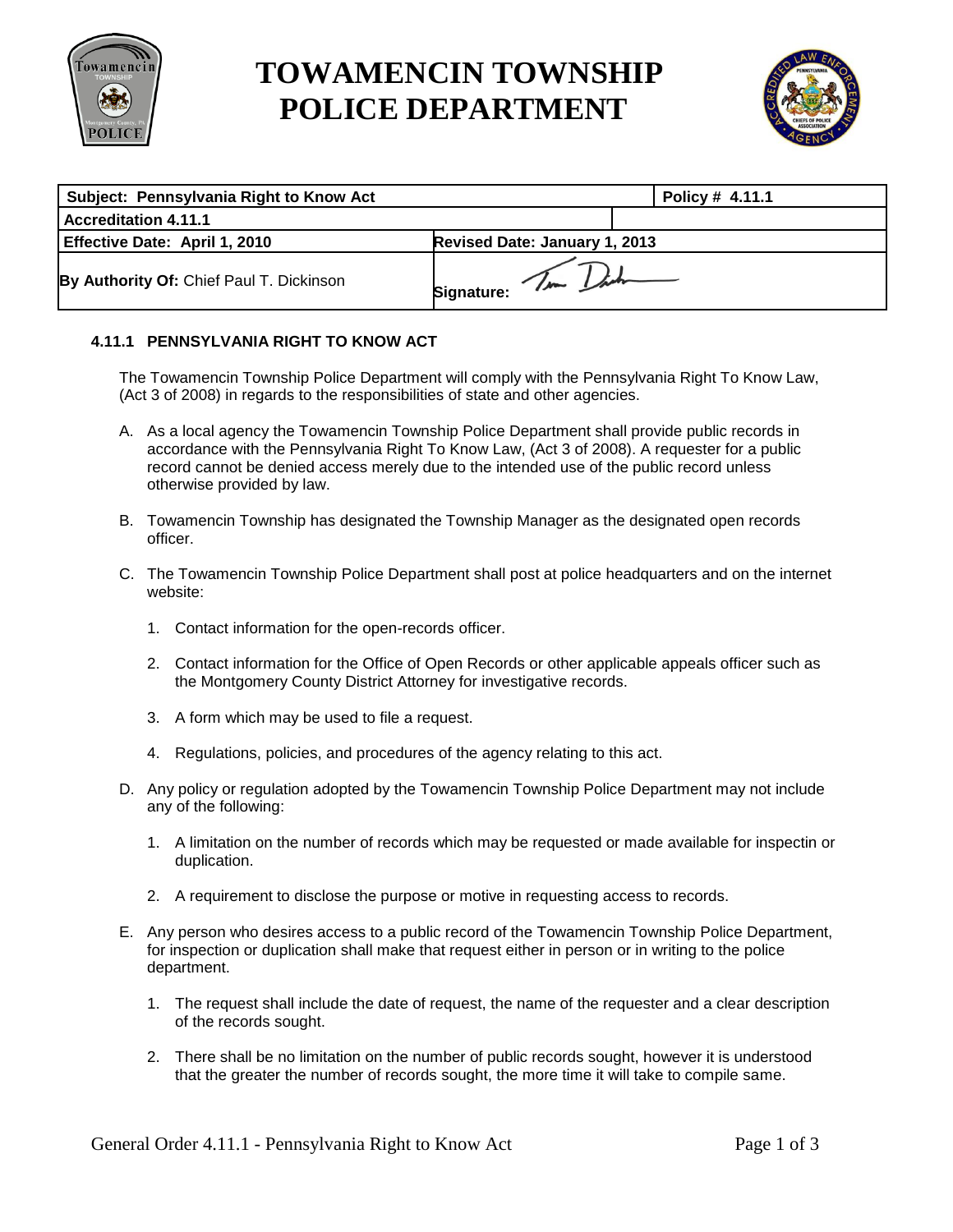- 3. There shall be no requirement that the requester disclose the purpose or motive in requesting access to the public records.
- F. Upon receipt of the written request, the police department shall notify the requester that they will be contacted and advised of the date and time that the record(s) may be available. A Request for Information Form is available at police headquarters and is also accessible through the Township's website.
- G. As a general policy, public records will be available for access, inspection, and duplication at the Towamencin Township Police Department during normal business hours from Monday through Friday, from 8:00 A.M. to 4:00 P.M., with the exception of holidays.
- H. The request shall be forwarded to the Open Records Officer, or designee, who shall note the date of the receipt of the written request; compute the day on which the five-day response period will expire and make a notation of that date on the written request; maintain an electronic or paper copy of the written request, including all documents submitted with the request, until the request has been fulfilled with the written request being maintained for a thirty (30) day period in the event that the request is denied or if an appeal is filed, until a final determination is issued or the appeal is deemed denied; and, create a file for the retention of the original request, a copy of the response, a record of written communications with the requester, and a copy of other communications.
- I. The Chief of Police, or his designee, and the Township Manager (Open Records Officer) for the Township, will make a good faith effort to determine if the record requested is a public record and to respond as promptly as possible under the circumstances existing at the time of the request.
- J. No person shall have access to, nor examine, inspect or duplicate any public record to which the laws of the Commonwealth of Pennsylvania or the laws of the United States of America deny such access. The Open Records Officer, in collaboration with the Chief of Police, or his designee, must make a determination that the record requested does not fall within the exceptions to this Act. Excluded from this Act are certain records that are delineated as exceptions in section 708 of the Act.
- K. The Police Department is not required to create a public record which does not currently exist or to compile, maintain or format a public record in a manner in which the Police Department does not currently maintain such information.
- L. In the event that the Open Records Officer, in collaboration with the Chief of Police, or his designee, determines that the requested record contains information that is subject to access as well as information which is not subject to access, the Open Records Officer shall grant access to information which is subject to access and deny access to the information that is not subject to access. In conformance with section 706 of the Act, if the information that is not subject to access is an integral part of the public record and cannot be separated, the Chief of Police, or his designee, shall redact the non-accessible information from the record. If, however, the information which is not subject to access cannot be redacted from the public record then access to such public record shall be denied.
- M. As soon as possible, but no later than five (5) business days after receiving the written request, the requested record be will provided; or, the request will be denied and the requester will be notified in writing; or, a written notice will be sent that the records cannot be provided within the five (5) business days, in conformance with section 902 of the Act and a notice will be issued specifying a date when the records may be expected but, in no case, will the time be longer that thirty (30) days. In the event that no response is made within five (5) business days of receipt of the written request, the request shall be deemed denied.
- N. If the requester requests that duplicates of the record be made, then the requester shall pay the fees for such duplication as set forth in the Township Fee Schedule, and may include postage, if applicable. If the requester fails or refuses to pay such fees, then the requested record shall not be delivered to the requester.